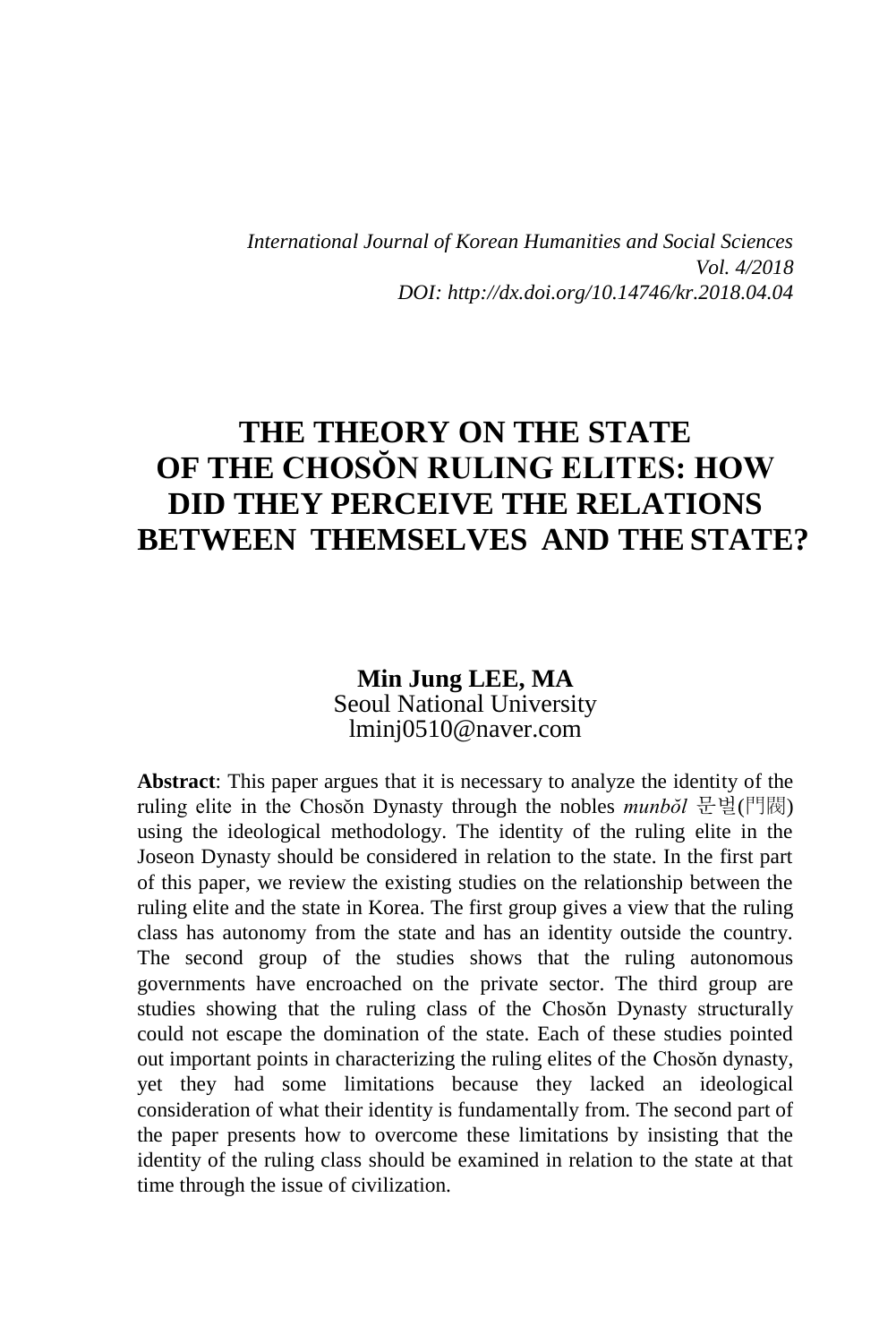**Key words:** ruling elite in the Chosŏn Dynasty, the nation, identity, nobles

### 조선 지배층의 국가론**:** 지배층과 국가와의 관계에 대한 논의를 중심으로

논문초록: 본 논문은 조선시대 지배엘리트의 정체성을 파악하기 위해서 는 문벌(門閥)이라는 소재를 통해 사상적인 방법론으로 분석하는 것이 필요함을 주장한 논문이다. 조선시대 지배엘리트의 정체성은 국가와의 관계 속에서 고찰되어야 한다. 이를 위해 우선 논문의 전반부에서 조선 의 지배엘리트와 국가의 관계에 대해 다룬 기존의 연구들을 세 가지 경 향으로 나누어 고찰하였다. 첫 번째 그룹은 지배층이 국가로부터 자율 성을 가지며, 국가 밖의 영역에 정체성을 두고 있다고 여기는 연구들이 다. 두 번째 그룹은 역시 국가로부터 자율성을 가지는 지배층이 사적 영 역으로 국가를 잠식하였다고 보는 연구들이다. 세 번째 그룹은 조선시 대 지배층은 구조적으로 국가의 지배를 벗어날 수 없었다고 여기는 연 구들이다. 각각의 연구들은 조선시대 지배엘리트의 성격을 파악하는 데 에 중요한 지점을 지적하였으나, 그들의 정체성이 근본적으로 무엇으로 부터 오는가에 대한 사상적 고찰을 결여했기 때문에 한계를 가진다. 논 문의 후반부에서는 이러한 한계를 극복하기 위한 제안으로, 문벌이라는 소재를 통해 당시 지배층의 정체성을 국가와의 관계 속에서 살펴보기를 주장하였다.

주제어: 조선시대 지배엘리트, 국가, 정체성, 문벌

#### **JAK WARSTWA RZĄDZĄCA W CHOSŎN POSTRZEGAŁA RELACJE MIĘDZY NIMI SAMYMI A PAŃSTWEM? PRÓBA UJĘCIA TEORETYCZNEGO**

**Streszczenie**: Autorka zakłada, że próba analizy warstwy rządzącej za czasów panowania dynastii Chosŏn na przykładzie szlachetnie urodzonych *munbŏl* 문벌 (門閥) powinna być przeprowadzana przy pomocy analizy ideologicznej, zaś tożsamość warstwy rządzącej należy rozpatrywać w relacji do kraju. Artykuł stanowi analizę istniejących badań, które dzielą się na trzy główne grupy. Pierwsza z grup wysuwa tezę, że warstwa rządząca jest niezależna od kraju i rządu i w takim oderwaniu należy rozpatrywać jej tożsamość. Druga grupa wskazuje na to, że warstwa rządząca opanowała również tzw. sektor prywatny. Trzecia grupa pokazuje, że warstwa ta nie była w stanie odciąć się strukturalnie od rządów. Dalsza część artykułu skupia się na analizie pozostałych punktów charakterystycznych dla koreańskiej warstwy rządzącej.

**Słowa klucze**: warstwa rządząca w Chosŏn, kraj, tożsamość, arystokracja.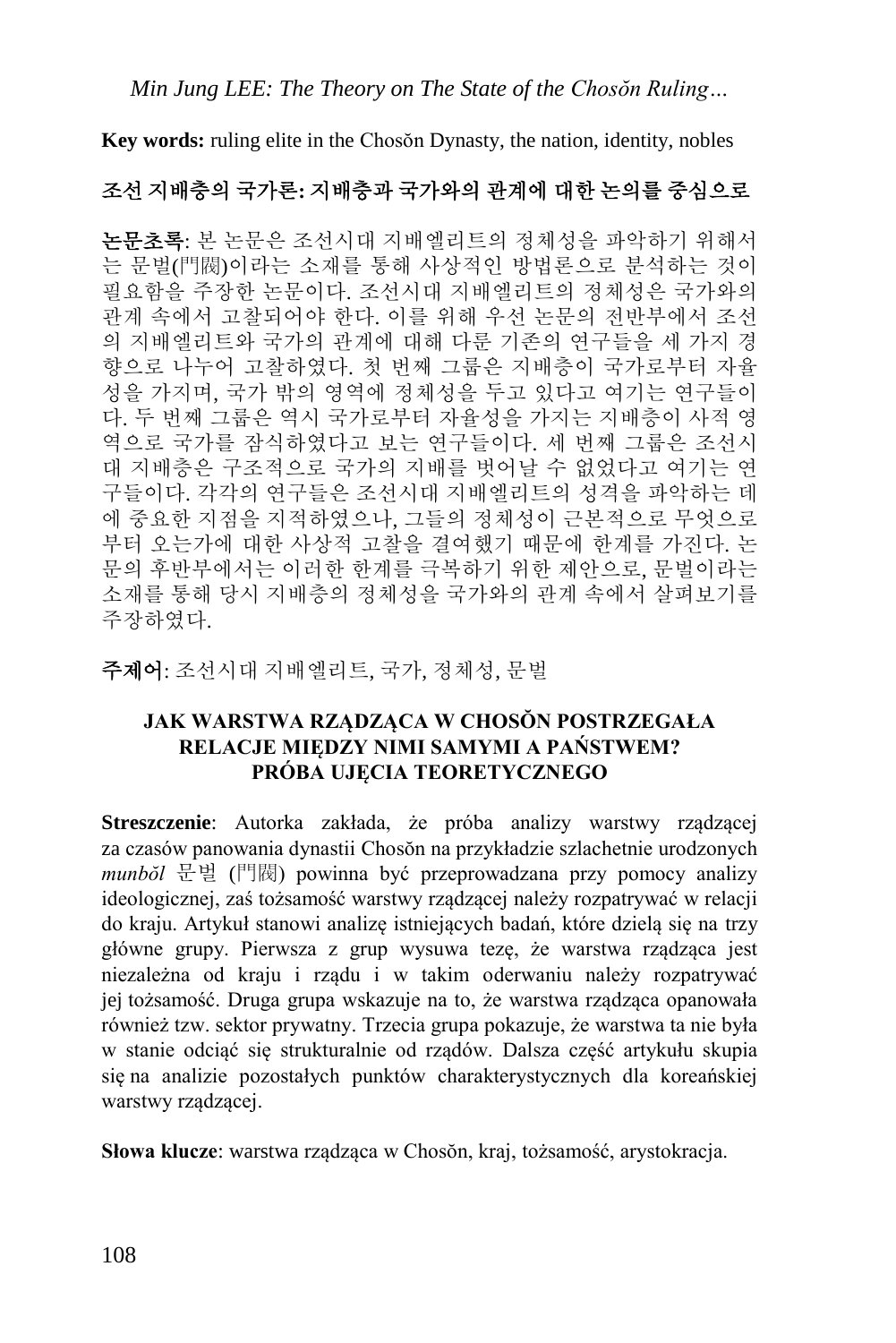### 1. Introduction: The Trend of Contemporary Scholarship on the Late Chosŏn's theory on the State

The fact that the Late Chosŏn dynasty was ruled by powerful ruling elites called yangban has been generally accepted, and plentiful researchers have attempted to explain the nature of ruling elites, with the Late Chosŏn believing that the nature of ruling elites defines what Chosŏn state was. In detail, the interrelations between the ruling elites and the state can explain the structure of the political power relation, the degree of coercion power of the state, etc.

Numerous researchers have paid attention to the interrelations between the ruling elites and the state power and the bureaucracy to discover the character of Chosŏn state.As a consequence, they defined the ruling system of Chosŏn dynasty with concepts such as bureaucracy (이태진 1990; 박병련 1994; 정만조 2000), bureaucratic monarchy (James B. Palais 1998), centralized bureaucracy (이성무 1998; 남지대 1997), despotic monarchy (손병 규 2008: 서론) patrimonial bureaucracy (진덕규 2000) etc.

Other types of researches have examined the nature of Chosŏn's ruling system without direct consideration of bureaucracy, but rather through utilizing the concepts such as system ruled by sajok (士族支配體制) (김인걸 1988; 김현영 2000; 김성우 1999), factional politics (朋黨政治) (오수창 1985; 이태진 1987), public discourse politics (公論政治) (설석규 2002; 송웅섭 2011), Neo-Confucian literati politics (士林政治) (이태진 1977; 최이돈 1994; 이 병휴 1997), impartiality politics (世道政治) (이선근 1975; 한국역사 연구회 1990), royal in- law politics (蕩平政治) (이태진 1993; 김성 윤 1997) as a way of understanding the representative ruling system of different period in the history of Chosŏn dynasty. These studies are significant in that they reveal multi-faceted aspects of Chosŏn's ruling system with substantial understanding of the political theory of Neo-Confucianism which served as a ruling ideology of Chosŏn dynasty.

However, there remain some problems in both groups of scholarship. The former group is likely to overlook some important characteristics of the ruling system by simply applying socio-scientific concepts originated from historical experience of the West to Chosŏn's system without careful consideration. Although the latter group overcomes this limit, they are also flawed in that they arbitrarily defined the 'ideal type' of which Neo-Confucian politics could provide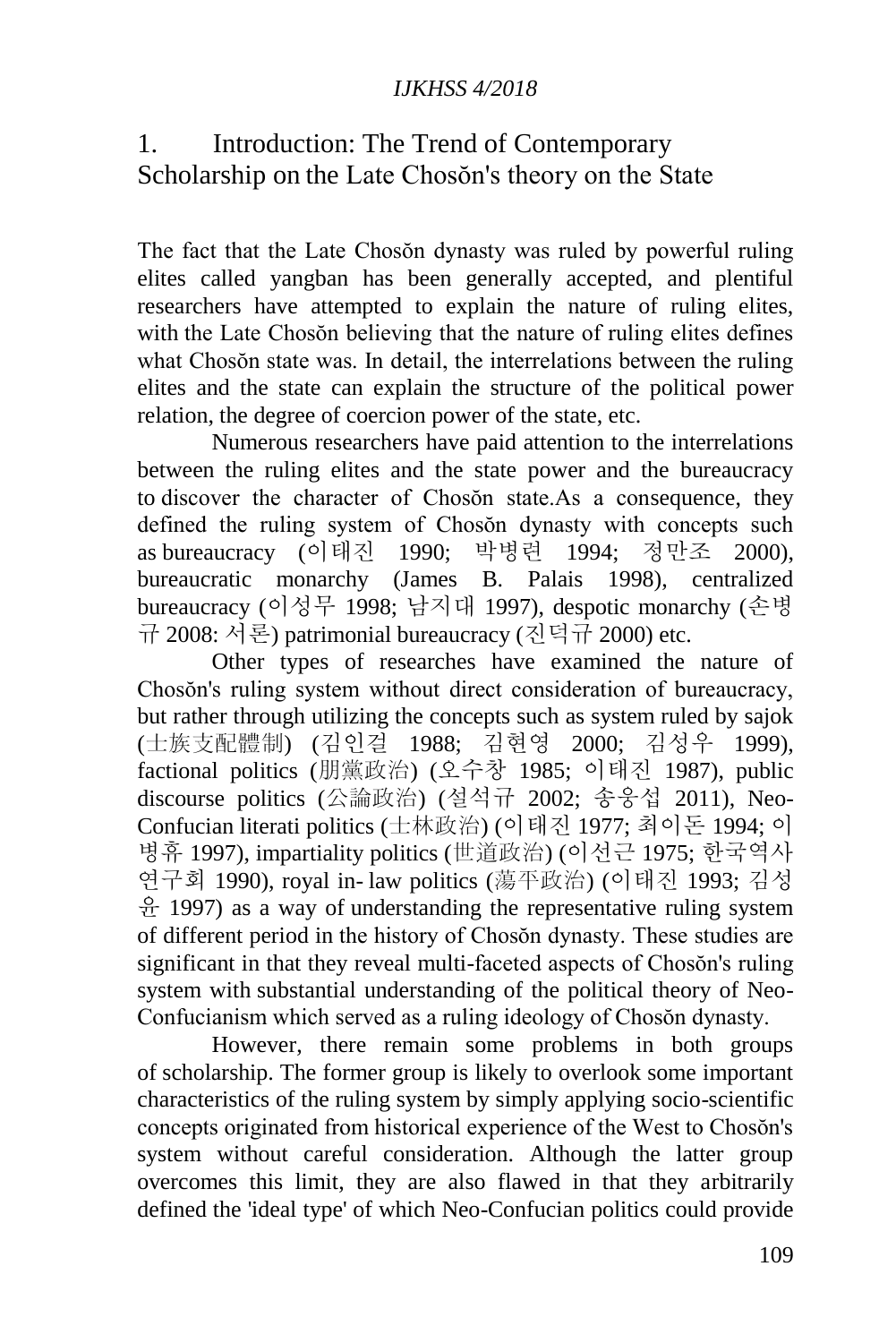and applied experimental sources to this certain type, which led to mistaken assumption of development and fall of a certain political organization. Moreover, it seems even non-historical in a sense that the ideal type of the Neo-Confucian politics established by scholars reflects that they were overly conscious of the so-called 'modern values', such as liberalism and democracy that is concomitant of civil society (김영민 2012; Cho 1997).

How, then, should we approach Chosŏn's theory on the state? First, I believe that examining the identity of the ruling agents is essential at this point. Attention should be given not only to the ruling ideology of Neo-Confucianism but also to the identity of the ruling elites who appropriated that ideological system. This does not indicate that Chosŏn's ruling elites blindly followed Neo-Confucian's ideal political system. In fact, the 'ideal type' provided 'theoretically' by a certain ideology or philosophy is modifiable in various contexts according to various agents who adopt those ideas. From this point of view, Neo-Confucian's political idea adopted by Chosŏn's ruling elites may also exist in various forms determined by the way they interpret and appropriate it. However, this does not indicate that they utilized Neo-Confucianism only in their own interests, since adopting a certain ideology means adjusting one's identity to that particular ideology. In a similar sense, Chosŏn's ruling elites adjusted their behavior to the norms provided by Neo-Confucianism.

Second, analysis on how Chosŏn's ruling elites perceived the relationship between themselves and the state, is required. It is necessary to understand both a particular historical phenomenon, 'influential family (munbŏl, 門閥)', and the characteristics of Chosŏn's 'bureaucratic system', given that the two were closely related to each other. However, it should be noted that the focus of this paper is not on a simple explanation or reexamination of munbŏl of the late Chosŏn period and implicated relationship between the state and the ruling elites. Instead, this study attempts to explore the theory on the state of the Chosŏn ruling elites; that is, how they perceived the relations between themselves and the state. This is possible by delving into the perception of the ruling elites of munbŏl. For those works mentioned above, I will seek some possible state-ruling elites relation types based on previous studies and suggest my own hypothesis on that relationship through examining ruling elites' perception on munbŏl.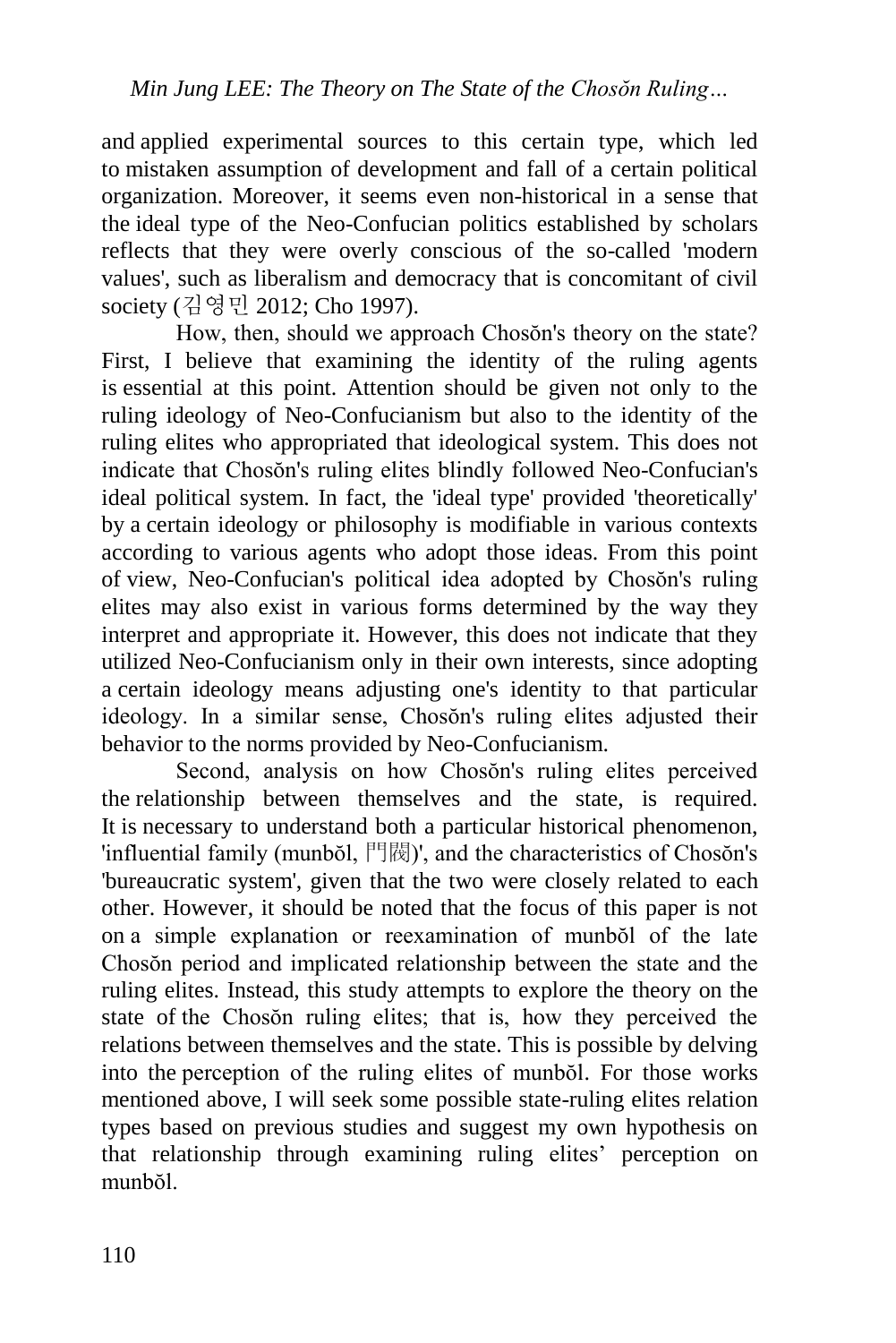### 2. Relationship between the State and the Ruling Elites in Chosŏn Dynasty

Contemporary scholarship on the type of Chosŏn's state-ruling elites' relationship could be largely classified into three. The first group of the studies suggests the type of ruling elites being outside the boundary of the state. From this point of view, the ruling elites are seen as those who acquired their own space, autonomous and independent from the state power, endeavored to achieve their ideology or interests, and eventually made their efforts paid off. Scholars taking this stance argue about the existence of the so-called civil society or an autonomous sphere corresponding to it in Chosŏn dynasty (김영민 2012; Duncan 2006). Rebutting a well-established 'prejudice' that the historical characteristic of the East Asia lies in despotism, with the monarch as the central figure (Wittfogel 1957), scholars of such studies attempted to prove there also existed a prototype of a modern civil society and democracy in the Korean history. These efforts were made especially in the field of political history, social history, and intellectual history.

The most representative study from this point of view emphasizes the rise of the rusticated literati (sarim,  $\pm \pi$ ) in the midcentury Chosŏn, who criticized social evils caused by meritorious elite (hungu, 勳舊) - a group adhered to the state showing aristocratic inclinations and went through a number of bloody purges (sahwa,  $\pm$ 禍) and finally seized power becoming a principal agent of factional politics (이태진 1979; 김용흠 2004). Rusticated literati possessed ideological means of Neo-Confucianism, economic means of rural farms, institutional means of Confucian academy and community regulation, and political means of public discourse. Numerous studies argued that these various means served as significant sources or foundations for them to stay in an autonomous sphere away from the state. Studies stressing the rise of literati lineage (sajok,  $\pm \frac{1}{2}$ ) in the local society during the sixteenth to seventeenth century Chosŏn and the confrontation between them and the central government (김성 우 2001; 한국역사연구회 2000), and studies on scholars of mountain and forest (sallim, 山林), who refused to become an official through state examination and maintained a certain distance from the king and central government (오수창 2003; 우인수 1999), share the common ground with studies on rusticated literati. Basically,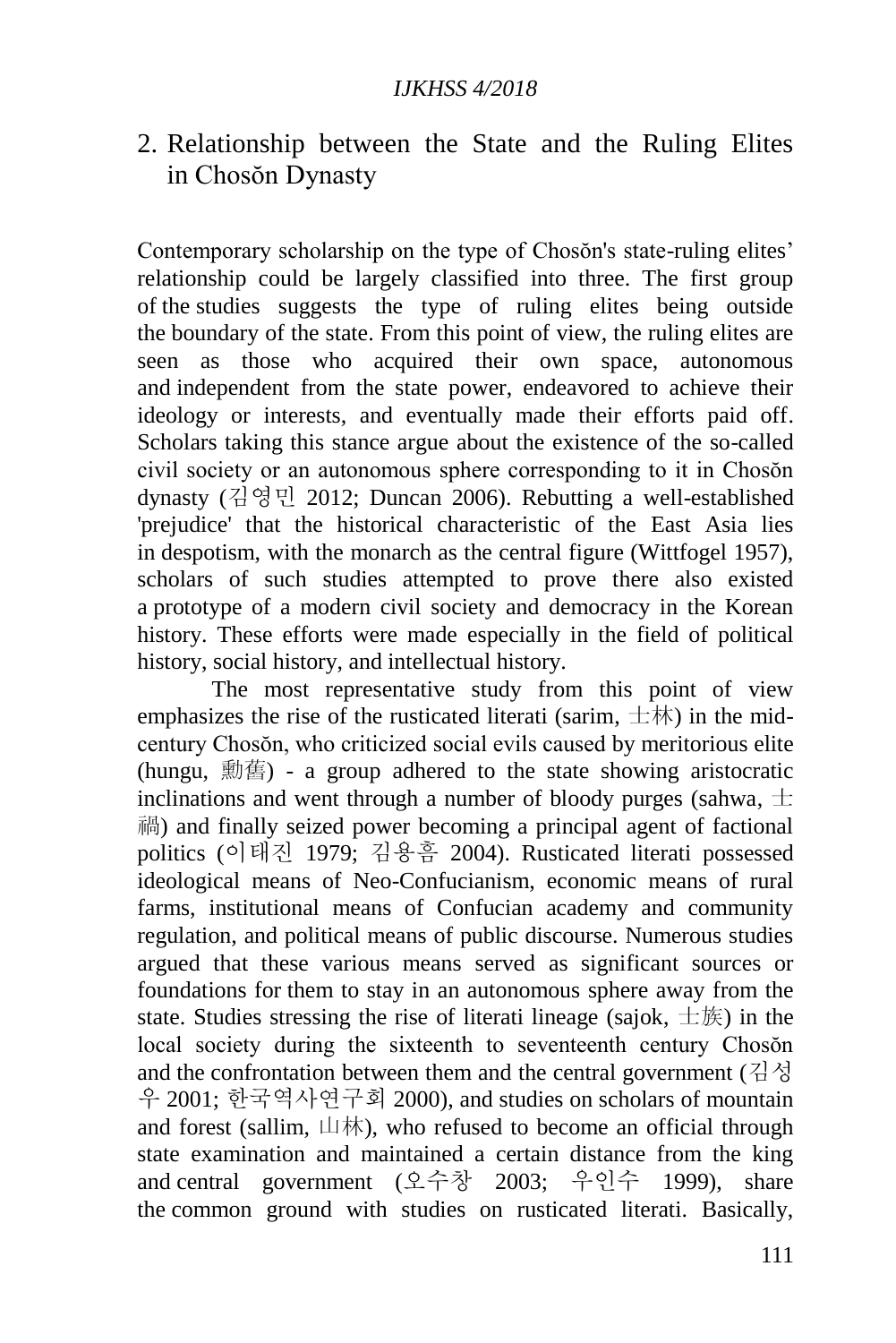widely-accepted research on political history of the late Chosŏn period, insists on an apparent existence of ruling elites who resisted the central government, which is believed to be possible through the resources they possessed.

However, these studies leave large room for criticism. Among all, it is largely proven that the rusticated literati and the meritorious elite came from the same political and social background (Wagner 1974; 이훈상 2002; 김범 2003). The fact that various resources mobilized by Chosŏn's ruling elites in order to check the state were by no means available without the help of the state has also been pointed out in many studies. The most representative example includes the issues of Confucian academies (Milan 1998). The biggest flaw is that such studies arbitrarily set up an ideal type of Neo-Confucianism, which served as a ruling ideology, and simply applied it to Chosŏn's history without careful consideration. According to these studies, Neo-Confucianism is an ideology that provides political ideals, a formation of moral community in the autonomous local society. A claim that Neo-Confucianism greatly contributed to the formation of community based on the local volunteerism, namely localism (Peter 2003), is valid only when it is discussed within the context of the Chinse history. This view overlooks the fact that the form of the state the ruling elites of Chosŏn envisioned was different from that of China, even though they accepted the same ideology. Consequently, there exists lack of reasons to argue that the ruling elites of Chosŏn was independent from the state (Steinberg 1997).

The second group of studies suggests the type of ruling elites exploiting the state for their own interests. There is a study that defines Chosŏn's ruling elites as 'aristocratic yangban-official', and suggests that they achieved 'bureaucratic centralization' using bureaucracy in order to protect their privileges (James 1998). According to this study, Chosŏn was not a state where the ruling elites were subordinated due to the strong power of the state or a despotic monarch. Rather, the study argues that the ruling elites of Chosŏn appropriated the resources of the state including bureaucracy to secure their interests exclusively. Thus, the power of the king was limited and was consistently in control by the ruling elites. Viewing Chosŏn's polity as 'bureaucratic monarchy' and not just a 'monarchy' also implies a restricted power of the king and the state.

Similarly to Palais, Martina Deuchler also pointed out the aristocratic tendency of yangban, and weakness of the state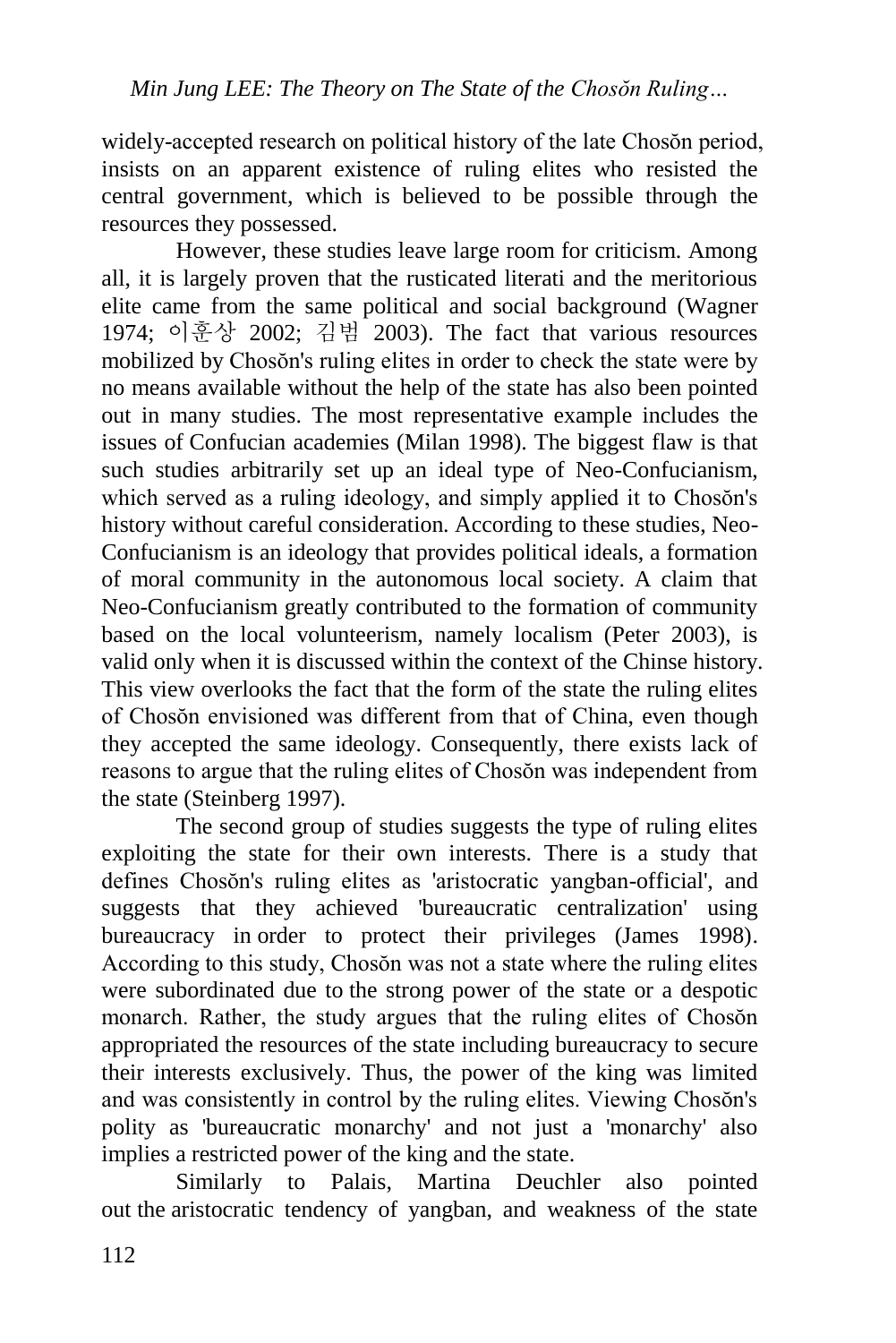power (Martina 2003; 2015). She emphasized that the aristocratic nature of Korea's ruling elites was preserved since Silla (新羅)'s bone ranking system (Golpum jedo, 骨品制度), and therefore Chosŏn's yangban also enjoyed hereditary status based on descent and lineage. Although, gaining an office post through civil service, examinations were also necessary for them to maintain hereditary privilege, she puts more emphasis on 'Korea's Confucianization' since the seventeenth century Chosŏn, which allowed them to have alternatives other than entering an official life. The alternatives-maintained privileges by strengthening kinship system, practicing strict rituals, and living a life of scholarship while remaining in the countryside. According to this study, it was the society that affected the ruling elites more profoundly than the state, and, therefore, the ruling elites were able to use the state for their own sake.

These two studies have significant meaning in that they properly pointed out the hereditary privilege Chosŏn's ruling elites possessed. However, they also show limits by reconstructing history based on misunderstanding of Neo-Confucianism. Palais stressed that despite the egalitarian attribute of Neo-Confucianism, only the hierarchic and hereditary aspects were reinforced in order to protect the privilege of the ruling elites in Chosŏn. This seems to be a one-sided perspective, regarding ideology as used merely as a tool for certain interests or transformed by certain interests. Deuchler's study is meaningful in that it was an attempt to interpret the relationship between the state and the ruling elites, with the consideration of the identity and orientation of the ruling elites as the most significant variables. It is controversial, however, whether the ruling elites of the late Chosŏn period tried to establish their identity outside the boundary of the state, that is in the society. The argument that the ruling elites did not base their identity on the state needs more careful examinations.

The third type involves the ruling elites being subordinated to the state. Miyajima Hiroshi (宮嶋博史) defined Chosŏn as a state equipped with hierarchical and unitary bureaucratic system, which managed intensive rice farming (미야지마 히로시 2013) based on the theory of hydraulic irrigation-despotism presented by Karl A. Wittvogel. Therefore, the ruling elites of Chosŏn were not independent from the state since they had to rely on bureaucracy, contrary to the landlords of the West. The state-ruling elites' relationship, which was consolidated based on bureaucracy, coincided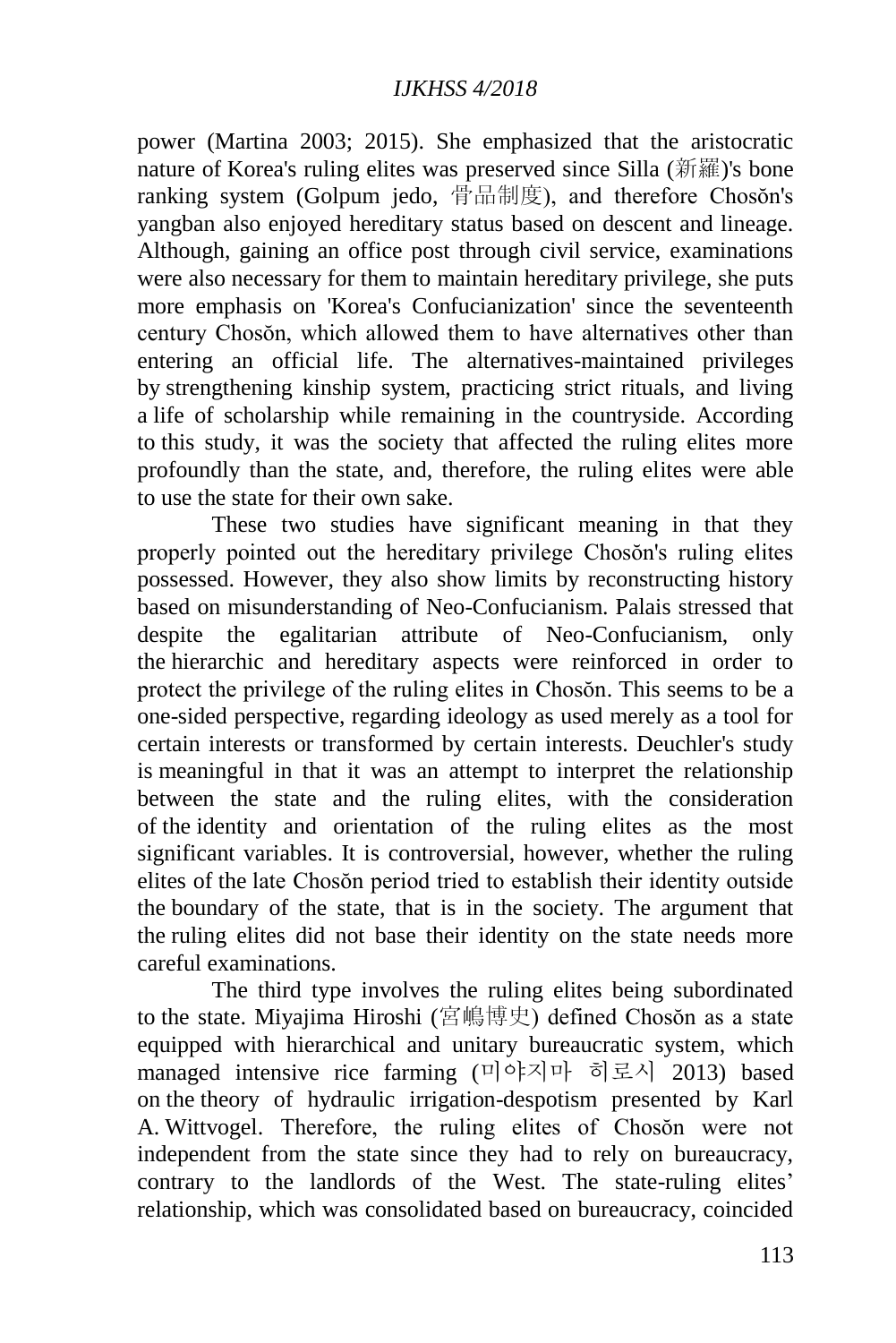well with the Neo-Confucian political ideology that featured centralized bureaucratic ruling, upon which Chosŏn became 'Neo-Confucianized' since the seventeenth century. Whether Chosŏn possessed infrastructure that could effectively manage and control social resources remains controversial. However, since Chosŏn's ruling elites were closely intertwined with the state through bureaucracy, Miyajima's argument that the ruling elites were entities not independent from the state with analysis of socioeconomic conditions proves crucial.

The ruling elites of Chosŏn showed heavy reliance on the state in every aspect including material foundation and establishment of identity, while by no means forming tense relations with the state. Chosŏn's weak social differentiation is pointed out as the main cause of this phenomenon (Duncan 2000). The ruling elites within a highly aristocratic bureaucracy (or centralized aristocratic bureaucracy) sought to rely on the state's authority in order to acquire social resources, which turned out to be a favorable deal for the state as well in that it allowed them to compensate its weakness in resource control.

Among the three types of relationships between the state and the ruling elites I had mentioned above, the most reasonable type is, I believe, the last one. The ruling elites of Chosŏn could not be independent from the state. Miyajima and Duncan's arguments reveal the circumstances in which there existed an inseparable connection between human beings who are bound by the material foundation and the state obligated to control societal resources. Although they mentioned Neo-Confucian ideology which stimulated changes in political and social spheres, this was adopted or applied only when it was mobilized for the needs of the state and the ruling elites or when socioeconomic conditions were properly developed. In this respect, these two studies are based on a firm stance that the material structure of the society determines human behavior and the course of history.

The questions to what extent Chosŏn's social differentiation progressed, how strong the infrastructural power was in controlling state resources, how successfully the bureaucratic ruling was carried out are not the focus of this study. Apparently, it is a meaningful process for historians to explore the level of Chosŏn's centralized power in comparison with that of modern nation or with other nations in the same period of time. More importantly, however, is to examine whether or not the ruling elites based their identity on the state and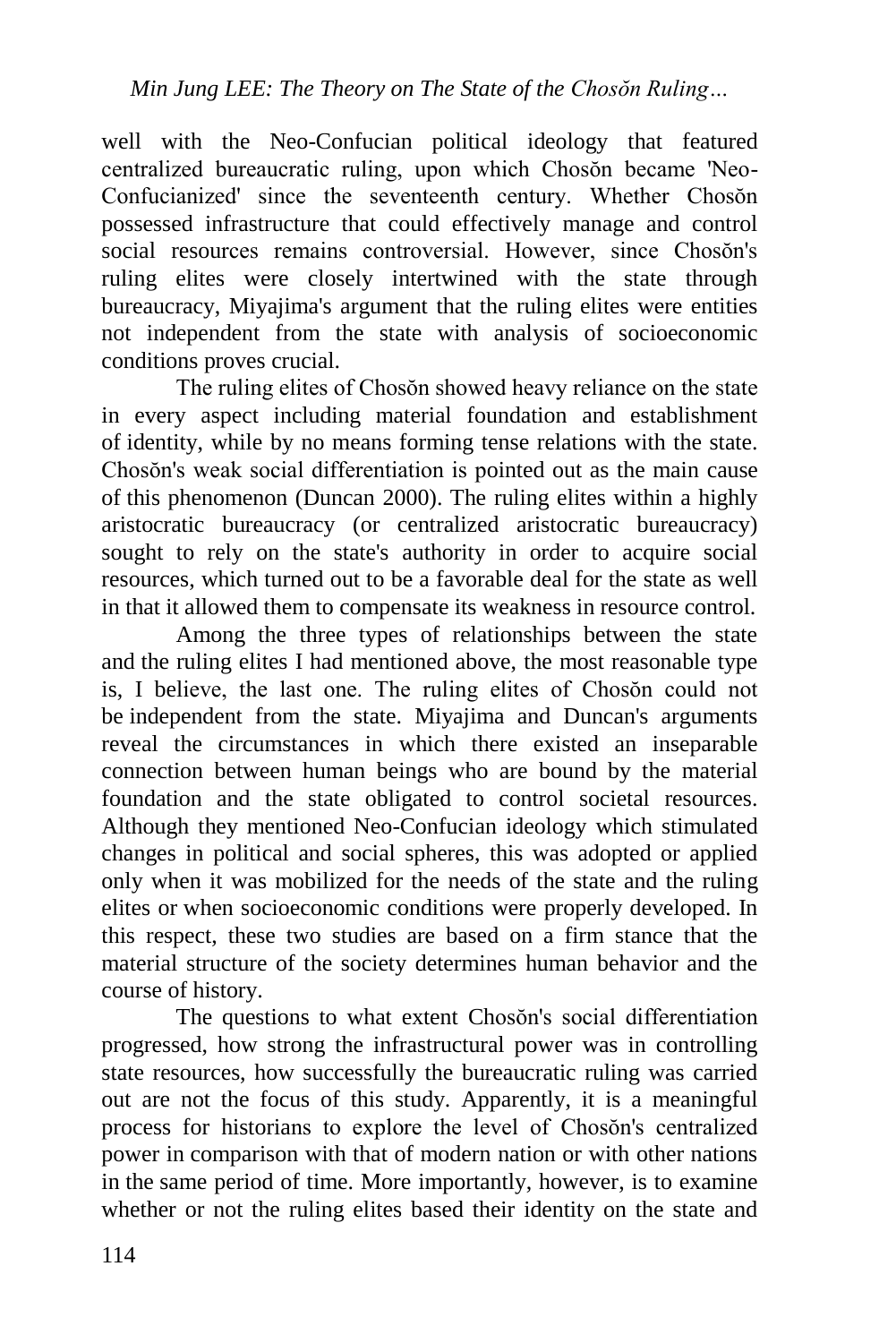what they intended their relation with the state to look like. Ideology should not be considered as merely being appropriated as needed or passively waiting to be mobilized once the proper conditions appear. Inversely, certain ideology and values are likely to determine human behavior and trigger social transformation, which seems to be highly conspicuous in Chosŏn where ideological power was particularly influential. Considering the fact that Neo-Confucianism served as a ruling doctrine of the Chosŏn dynasty, the theory on the state of the ruling elites should be examined within this larger political ideology of Neo-Confucianism.

The orientation toward the state shown by the ruling elites of the late Chosŏn can be proved through a number of cases. The most representative case would be the unprecedented upsurge in state examinations during the period, which indicates that gaining an official post was of great importance to them. Obtaining official posts not only provided material foundations necessary for a living, but also a symbolic significance to their identities originating from the very fact that they became entitled to the official posts. There was still heavy pressure placed on the successful candidates since stable official life was not guaranteed even with the passing of the exams. Developing intimate relationships with influential people in the government was also an important task for them. A diary written by Hwang Yun-sŏk (黃胤錫), a scholar from a renowned family in Jeolla province during the reign of King Yŏngjo reveals how alert he was to situational circumstances and people in Seoul, which was his strategy to gain a government post. He even made a special request to the influential figures in the government for the sake of his father's advancement into the government (박현순 2013).

If the ruling class of the late Chosŏn ultimately put their identity on the state and defined their relationship with it, the foremost subject that could demonstrate this would be munbŏl, more precisely, the perception by the ruling elites of munbŏl. The interesting thing is that the identity that underlies this perception was formed not in the late Chosŏn period but in the early period within the framework of Neo-Confucian project.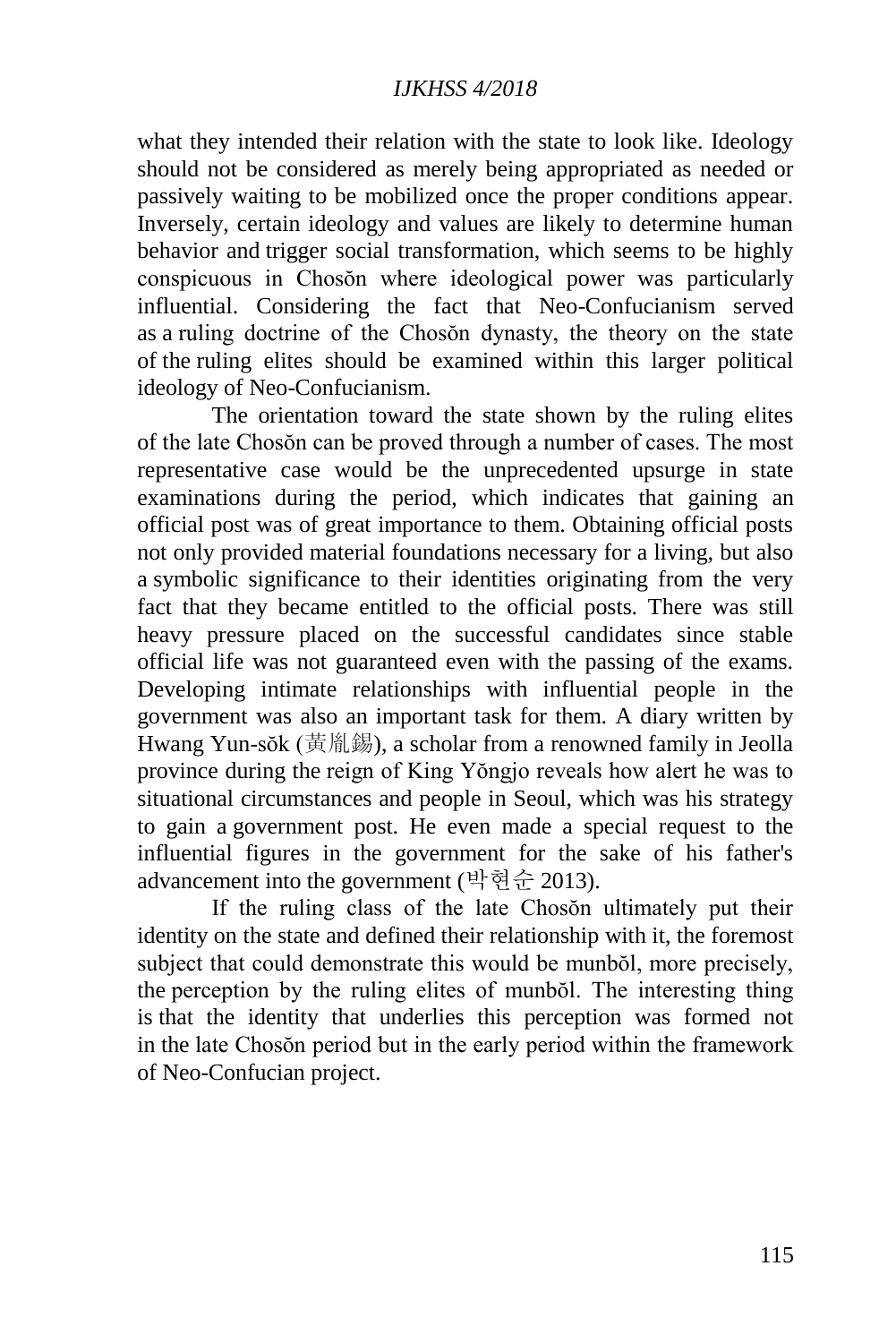## 3. Munbŏl and the Identity of Ruling Elites in Late Chosŏn

Why munbŏl was chosen as my subject of concern needs some elaboration. This has to do with the definition of 'ruling elites'. The term 'ruling elites' in my paper is a concept that encompasses Chosŏn's government official and a group of prospective officials. Specifically, it includes both officials already serving in the government and those preparing for the civil service examination while remaining in the local society or those who at least had self-awareness as the ruling elites despite their unstable living conditions almost compatible with the common people. The most important factor which determines the character of the ruling elites is their identity. As I conceptualized the ruling elites of Chosŏn as a group of people holding the identity of a ruler, they need to be examined within close relevance to the state's bureaucratic system.

The ruling elites of Chosŏn possessing the identity of a ruler had strong self-awareness as belonging to a particular lineage and being a descendent of a particular ancestor. It doesn't need to be explained further what significant kinship groups were in Chosŏn and China where Confucianism functioned as a dominant ideology. What's important is that there was an intimate connection between the two identities as a ruler and as a member of a particular lineage.

This, for example, is demonstrated in one's biographies and epitaphs etc. left by these individuals in which the mentioning of the protagonists' ancestors always comes ahead of the detailed description of the protagonist itself: the subjects related to the public posts (mainly in the government affairs) and achievements took up the most portion of the story that deals with the ancestors. The existence of the Law of Avoidance (sangp'ije, 相避制), which prohibited individuals who are in a certain range of kinship relations from working in the same department illustrates that the ruling elites of that time  $(°)$ 기명 2004) were highly conscious of close relationships between the kinship and public posts.

Becoming public officers involves a sequential process of school, education, and finally the civil service examination and each step cannot stand on its own in separation from the kinship group. At the stage of education, discipline within a family lineage was fortified as a way of preserving the tradition of family learning. A sudden increase in the establishment of academies related to certain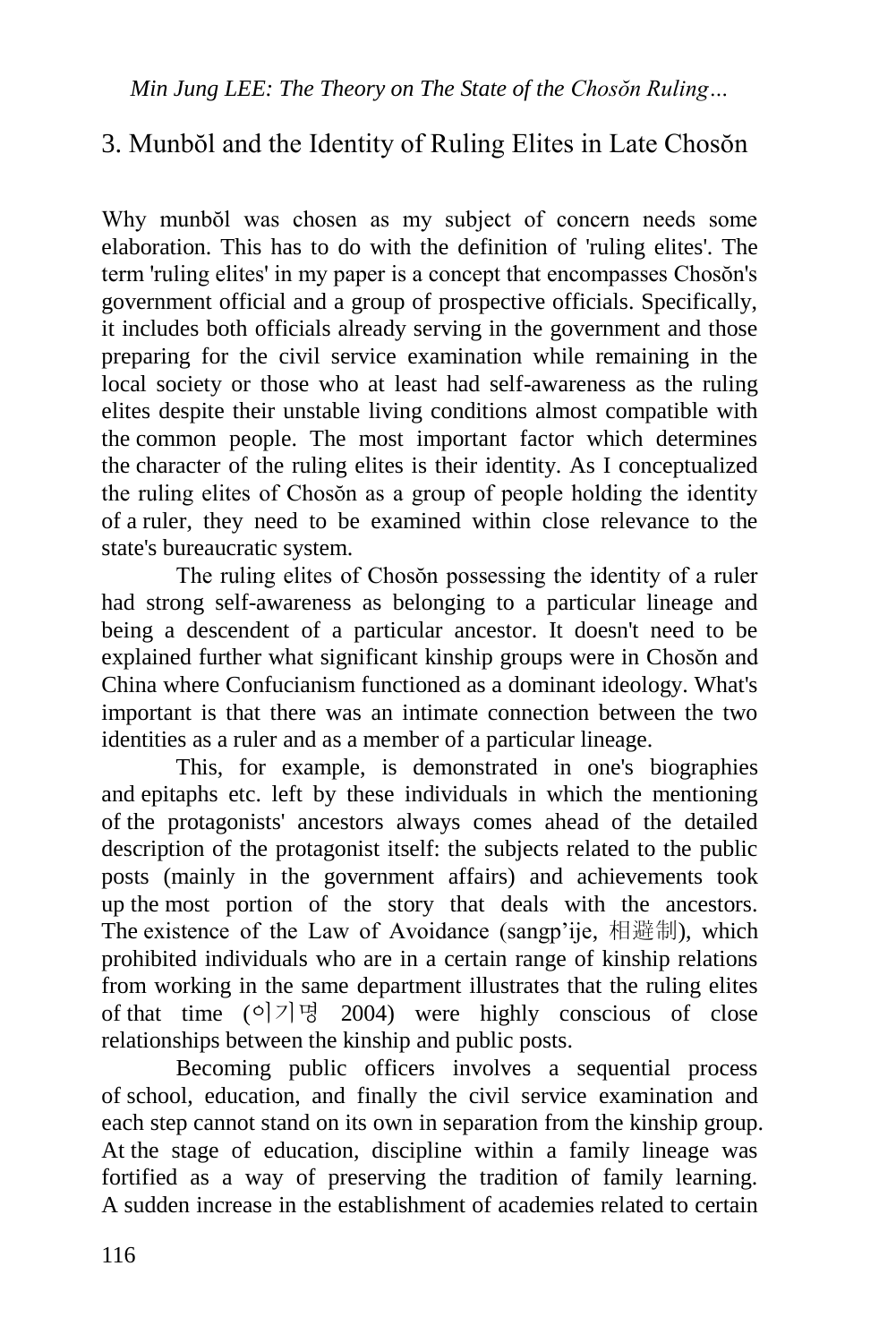family lineage (munjung sŏwŏn, 門中書院) during this time is an indication that the kinship system played a significant role in the process of education (이해준 2000). Let's take a look at the case of the civil service examinations. If we look into the Kukchopangmok (國朝榜目), which was a list of people who successfully passed the examination, the information on four ancestors (sajo, 四祖), including, the father, grandfather, great-grandfather and maternal grandfather, and wife's father was an essential component in constituting the portion of personal information of the test takers (이연숙 2011). Even the sigwŏn (試券), a test paper of civil service examinations, required a birthplace of the candidates and the name of their ancestors to be recorded on it. This testifies that the ruling elite of Chosŏn did not necessarily separate the identity as a ruler and as a member of a particular lineage (박현순 2012).

Munbŏl is production of the strong collaboration between the two identities, a state elite and a member of a particular lineage. The concept of munbŏl as commonly understood in contemporary scholarly trends is as follows: 'family lineage with a hereditary political and societal privilege through a constant nurturing of public officials', encompassing the concepts such as influential lineage (bŏlyŏl, 閥閱), lineage maintaining privilege for generations (kyomoksega, 喬木世家), families of renown lineage (myŏngmunsejok, 名門世族), successful lineage (sŏngbŏl, 盛閥) (차 장섭 1995). Hence, it was not the case that all kinship groups including munjung (門中) or chongjung (宗中) automatically turned into munbŏl. Rather, societal recognition of a particular lineage group as munbŏl took place only when descendants of an individual constantly obtained high ranking official posts and corresponding privileges that were equally compatible with those of their ancestor's. It is commonly believed that munbŏl was established after the reign of King Injo, that is, the late Chosŏn period (차장섭 1997). However, according to Lee Tae-jin's study, consciousness of 'renown lineage' (myŏngjok, 名族) was already formed in the early Chosŏn and it is rather dangerous to conclusively define the establishment period of munbŏl as the late Chosŏn, considering that renown lineage consciousness is an embodiment of the self-pride of the ancestors who succeeded in the government and therefore could be considered as part of munbŏl discourse (이태진 1976).

I would like to especially pinpoint the perspectives of the academic circles that defined descent groups in Chosŏn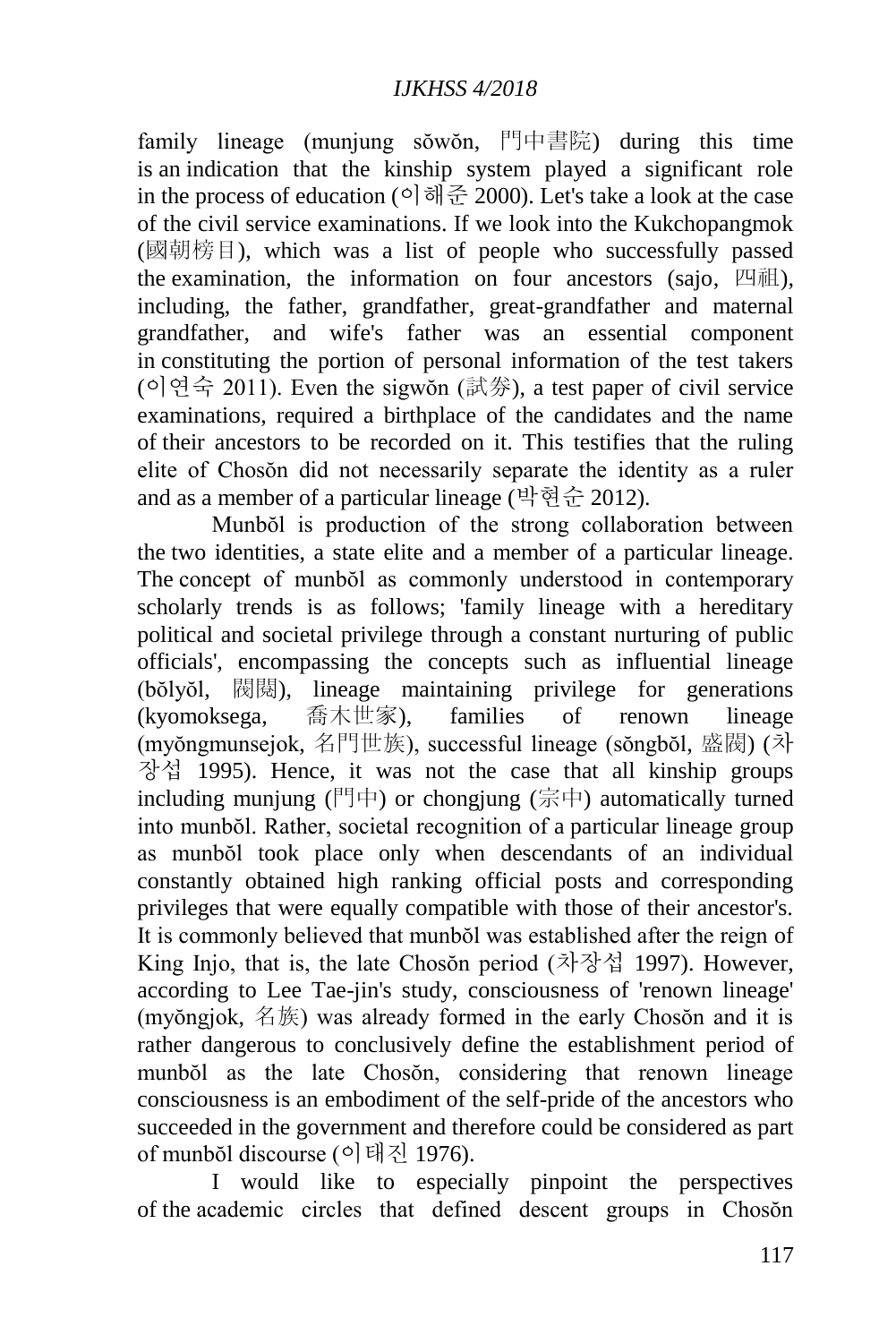as a private group (private sector) encroaching on the state (public sector). Researchers who have conducted their studies in political history of the late Chosŏn period have commonly shared the following views; munbŏl is a privileged power group, monopolizing public resources through a solid base achieved through marriage and official posts, which was then ultimately translated into royal clan politics ( $\mathbb H$ ) 道政治), a pattern of succession of political authority by a particular lineage (진덕규 2011, 한국역사연구회 1990, 차장섭 1997, 오수창 1991). Especially, 'harmful effects of munbŏl' specified in various reform theories emerged in the late Chosŏn period, served as a major evidence for the aforementioned views.

For example, discussing the corruption in political practice of Chosŏn period in the Usŏ (迂書), the author Yu Su-wŏn (柳壽垣), an official under King Yongjo made a reference to the munbŏl phenomena as a major cause in the failure of both the selection and utilization of talented individuals (김인규 2009). Practical learning scholar (實學者) Yi Ik (李瀷) also found the reason for ill functioning of the state's bureaucratic system in munbŏl (원재린 2006). In addition to these two cases, intellectuals of the time and the officials and the kings in the court have also pointed out the corruption and harmful effects of munbŏl. Researchers have shown a tendency of accepting these views of the Chosŏn period indiscriminately, utilizing them as historical evidence.

However, there needs to be a clear distinction between munbŏl itself and harmful effects of munbŏl. If we carefully look into the arguments concerning the harmful effects of munbŏl made by the reformists of the late Chosŏn period, it can be referred that it is not the existence of munbŏl itself they found problematic, but rather harmful consequences resulting from the ill functioning of munbŏl. Hereditary privilege is the natural property of the ruling elites in the medieval period and this was secured institutionally at the state level. For example, the practice of taegache (代價制), a system of adding official rank to a kin group, was already codified into law during the Sejo reign in Chosŏn (최승희 1985). Emergence of munbŏl phenomena itself in Chosŏn wasn't a direct indication of social corruption. Rather, it is the point that the munbŏl phenomena begins to be perceived as harmful effects when the recognition arises that munbŏl disrupts the public order and security while violating the limits tolerated by the institution.

If the existence of munbŏl itself was perceived harmful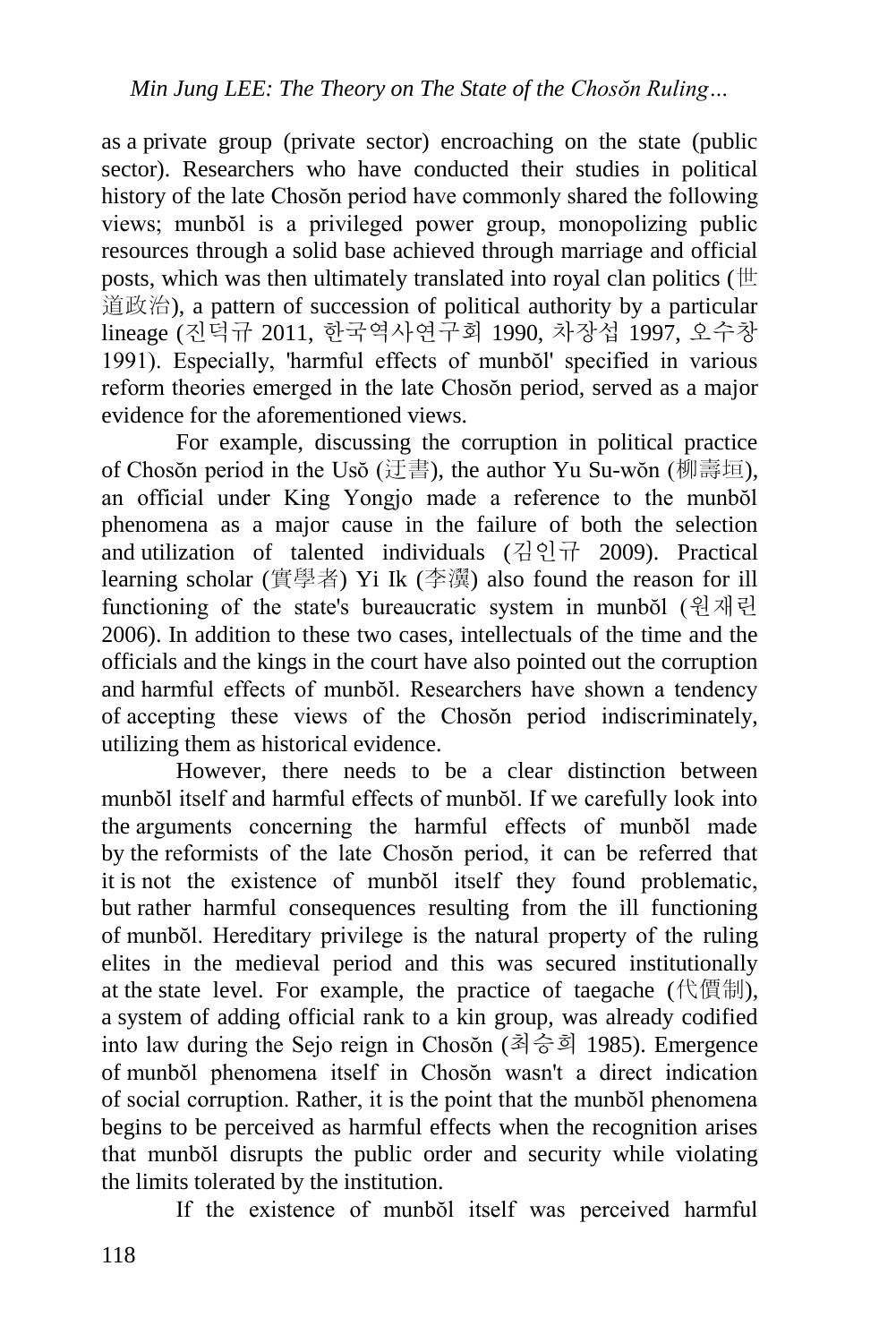and problematic, there arose various exceptional cases that are unexplainable. In 1823, a decision was presented allowing concubine's sons to enter office posts (許通), in which the following content was a part of it; "Our country has revered the dignity of a lineage when employing individuals, and not putting any distinction between concubine's sons, regarding them as a whole, seems careless. Therefore, they shall be differentiated according to their families. (我 國用人, 旣尙門地, 謂之均是庶流無所分別, 非愼惜之意, 隨其家閥 以爲, 差等之地.)" This principle demonstrates that the state took for granted the practice of selecting officials based on munbŏl and institutionalized it. A similar case can also be found in the period preceding the so-called sedo, royal clan politics period. In addition, King Chŏngjo, who strove to construct a centralized bureaucratic government, explicitly emphasized lineage backgrounds as an important criteria in selecting the officials of the court library (kyujanggak, 奎章閣). There are numerous cases of this kind, yet understudied, due to the preoccupation of the researchers with the perception of viewing the existence of munbŏl itself as social corruption.

Kim Youngmin demonstrated that kinship groups can claim a legal justification as a political agent when they are placed within the ideology of Neo-Confucianism (김영민 2012a). If the suggestion that the ruling elites possessed the identity of Neo-Confucian scholars is accepted, then it can also be inferred that munbol phenomena in Chosŏn was not necessarily anti-state for people of the time. In this sense, previous views that defined munbŏl as a private group violating the public authority of the state and damaging public interests need to be revised. R. Bin Wong claimed that the role of the state and society were not differentiated and instead took the form of fractal in the case of China when compared to that of Europe: hence, the Chinese state could transfer a number of roles to the family lineage in local society while carrying out its minimal duties (Wong 1997). Although the state-society relationship was completely different in Chosŏn from that of China, the relationship between the state and the lineage group was not hostile to each other, which was a case in China, and, moreover, they utilized their lineage as a base to enter central government posts. In order to demonstrate that the ruling elites of Chosŏn ultimately based their identities on the state, their perceptions of munbŏl and of the operation of Chosŏn's bureaucratic system that institutionalized munbŏl need to be examined.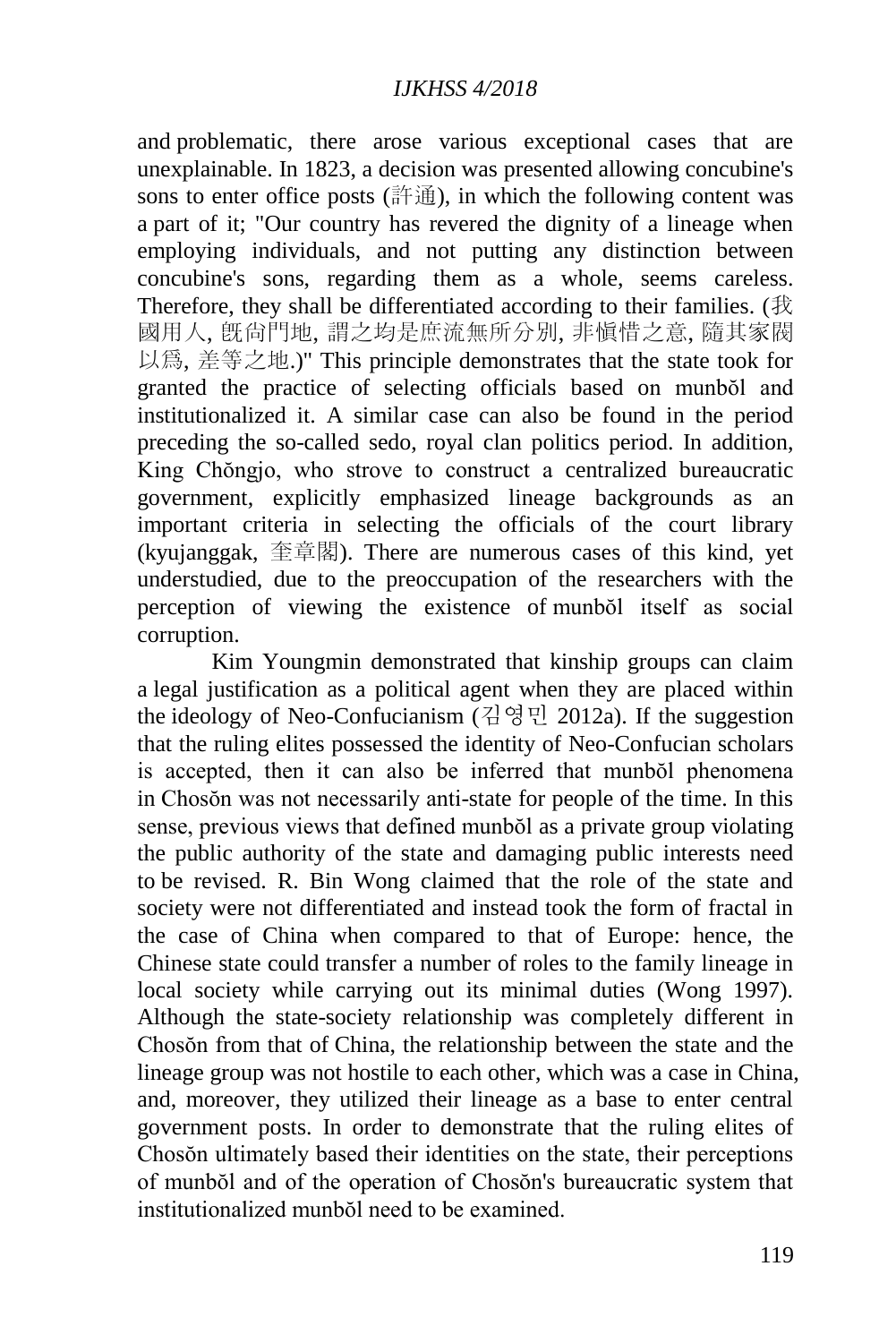*Min Jung LEE: The Theory on The State of the Chosŏn Ruling…*

### 4. Conclusion

Examining perceptions of Chosŏn's ruling elites on the relationship between themselves and the state corresponds with examining how the officials, statesmen, also referred to as state elites - perceived the existence of the state, or how the state should exist. In the end, this is about their state theory of the period concerned. In addition, this also enables us to delve into the character of Chosŏn's ruling system as well as the identity of the ruling elites defined by themselves within the framework of established relations between them and the state. This paper claims that the ruling elites drew their ultimate identities from the state and, in this sense, they held 'state-oriented' tendencies. This is found in their attempts to enter the government office through munbŏl. Chosŏn's ruling elites regarded descent groups as public realm within the ideology of Neo-Confucianism. Munbŏl, which has the symbolic power constructing the identity of Chosŏn's ruling elites also had the role of the nexus linking Chosŏn's ruling elites with their state Chosŏn.

### References

- Cha Jang-Seob 차장섭. 1995. "朝鮮後期 閥閱의 槪念과 範疇 Joseon hugi Mun Yeol-ui gaenyeom-gwa beomju". 『조선사연구 Joseonsa yeongu』4.
- Cha Jang-Seob 차장섭. 1997. 『朝鮮後期閥閱硏究 Joseon hugi Mun-Yeol yeongu』. 서울: 일조각. Seoul: Iljogag.
- Cho, Hein. 1997. The Historical Origin of Civil Society in Korea. Korea Journal 37:2.
- Choi I-Deun 최이돈. 1994. 『朝鮮中期 士林政治構造硏究 Bughanui junggi salim jeongchi gujo 』. 서울: 일조각 Seoul: Iljogag.
- Choi Seung-Hoe 최승희. 1985. "朝鮮時代 兩班의 代加制 Joseon sidae yangban-ui daegaje". 『진단학보 Jindan Hagbo』60.
- Deuchler, Martina. 2015. Under the ancestors' eyes: kinship, status, and locality in premodern Korea. Cambridge: Harvard University Asia Center.

Deuchler, Martina. Lee Hung-Sang 이훈상 역. 2003. 『한국사회의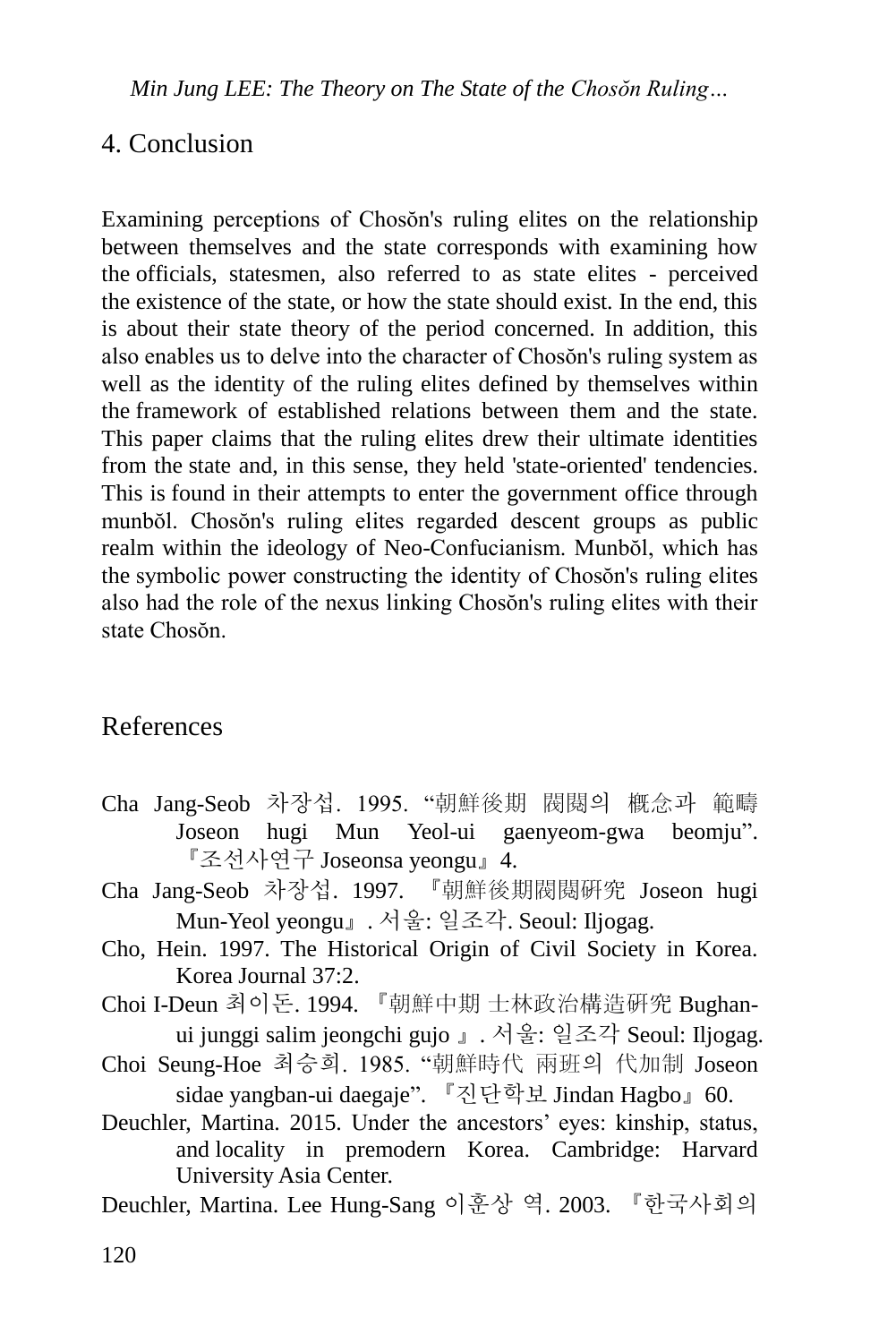유교적 변환 Hangug sahui-ui yugyojeog byeonhwan』. 서울: 아카넷 Seoul: Akanet.

- Duncan, John. 2000. Origins of the Chosŏn Dynasty. Seattle: University of Washington Press.
- Duncan, John. 2006. The problematic modernity of Confucianism: the question of 'civil society' in Choson Dynasty Korea. In Korean Society: Civil Society, Democracy and the State. Routledge.
- Eisenstadt, S. N. 1958. Review of The Study of Oriental Despotisms as Systems of Total Power. The Journal of Asian Studies 17(3).
- Eisenstadt, S. N. 1963. The Political System of Empires: The Rise and Fall of the Historical Bureaucratic Societies. The Free Press of Glencoe.
- Fukuyama, Francis. 2011, The Origins of Political Order: From Prehuman Times to the French Revolution. New York: Farrar, Straus and Giroux.
- Gorski, Philip. 2003. The Disciplinary Revolution: Calvinism and the Rise of the State in Early Modern Europe. Chicago: The University of Chicago Press.
- Hangug Yeogsa Yeongu-Hui 한국역사연구회 편. 1990. 『조선정치사 Joseon Jeongchisa 1800-1863』上 Sang. 서울: 청년사 Seoul: Cheongnyeonsa.
- Hangugsa Yeongu-Hui Joseon sigi sahuisa yeonguban 한국사연구회 조선시기 사회사 연구반 . 2000. 『조선은 지방을 어떻게 지배했는가 Joseon-eun jibang-eul eoddeotge jibaehaettneunga』. 서울: 아카넷 Seoul: Akanet.
- Jeong Man-Jo 정만조. 2010. 『한국 역사상 관료제 운영시스템에 관한 연구 Hangug yeogsasang gwanryoje unyeong siseuteme gwanhan yeongu』. 서울: 국민대학교출판부 Seoul: Gugmin Daehaggyo Chulpanbu.
- Jin Deog-Gyu 진덕규. 2000. 『한국정치사서설 Hangug Jeongchisaseoseol』. 서울: 지식산업사 Seoul: Jisig saneobsa.
- Jin Deog-Gyu 진덕규. 2011. "조선왕조 후기 지배세력의 세습적 유동성에 대한 연구 Joseon Wangjo hugi jibae sereyog-ui seseubjeog yudongseong-e daehan yeongu". 『학술원논문집 인문ㆍ사회과학편 Hagsulweon nonmunjib inmunsahuigwahag pyeon』50(1).
- Kim Beom 김범. 2003. "조선전기 '훈구·사림세력' 연구의 재검토"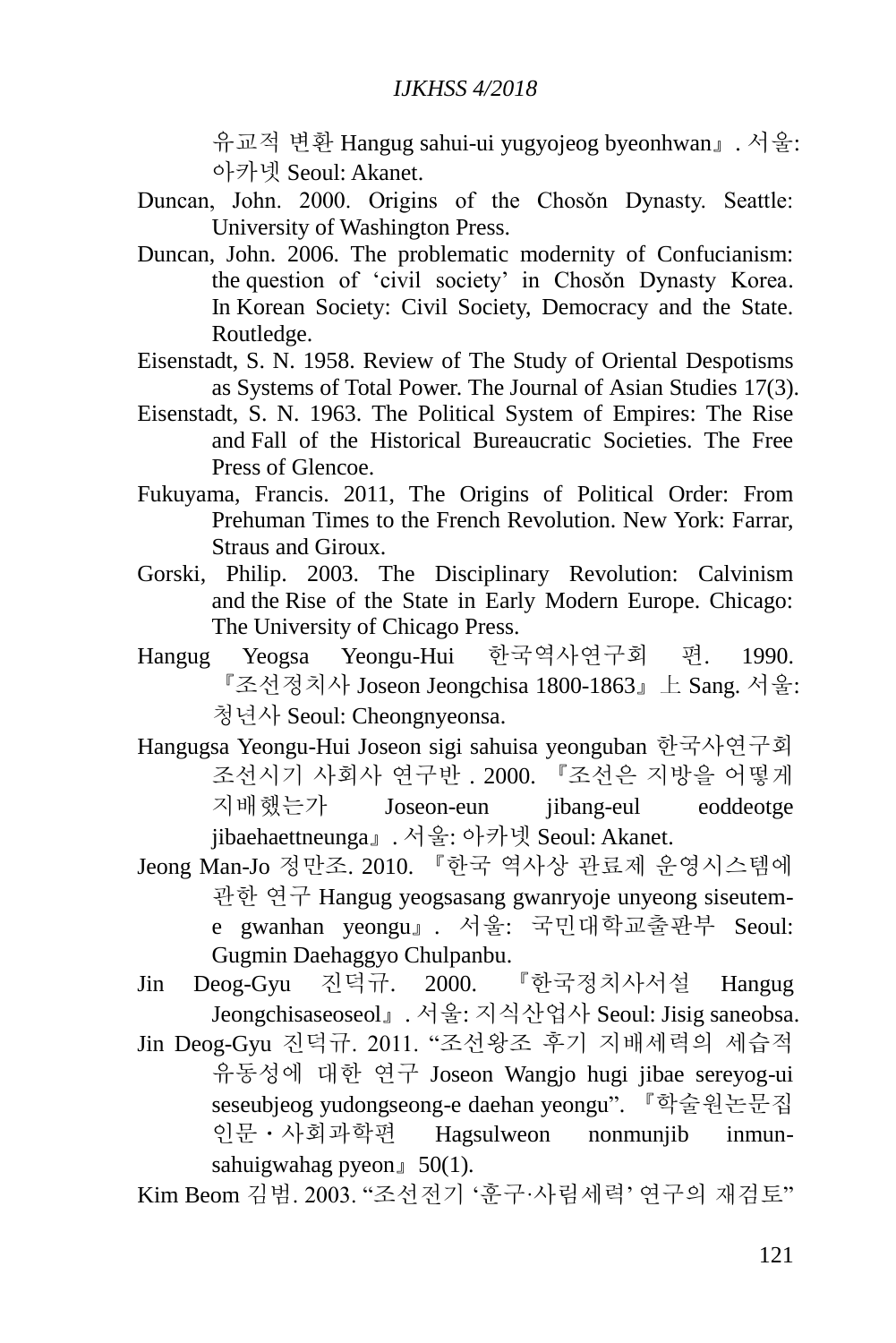Joseonjeongi *Hungu-Sarimseryeog* yeongu-ui jaegeomto. 『한국사학보 Hangug Sahagbu』15.

- Kim Hyeon-Yeong 김현영. 2000. "방법으로서의 지방사 -조선시기 '사족지배체제론'을 중심으로 Bangbeob-euroso-ui jibangsa – Joseonsigi 'Sajog jibaechejeron'-eul jungsim-euro". 『韓國地方史 硏究의 現況과 課題Hangug Jibangsa Yeongu-ui hyeonhwang-gwa gwaje』. 서울: 韓國史硏究會 Seoul: Hangugsa Yeongu-hui.
- Kim In-Geol 김인걸. 1988. "조선후기 향촌사회 권력구조 변동에 대한 시론 Joseon hugi hyangchon sahui gwonryeog gujo byeongdong-e daehan siron". 『韓國史論 Hangug-ui yeogsa』19.
- Kim In-Gyu 김인규. 2009. "柳壽垣의 職分主義 신분제 개혁론 '四民分業'과 '四民一致'를 중심으로 Ryu Suwon-ui jigbunjuui sinbunje gaehyeogron -'Saminbun-eob'-gwa 'Samin-ilchi'-reul jungsim-euro". 『동방학 Dongbanghag』16.
- Kim Seong-U 김성우. 1999. "17세기 전반 班常制의 확립과 士族支配構造의 정착 17-segi jeonban bansangje-ui hwaglibgwa sajogjibaegujoui jeongchag". 『朝鮮史硏究Joseonsa yeongu』8.
- Kim Seong-U 김성우. 2001. 『조선 중기 국가와 사족 Joseon Junggi gugga-wa sajog』. 서울: 역사비평사 Seoul: Yeogsa Bipyeongsa.
- Kim Seong-Yun 김성윤. 1997. 『조선후기 탕평정치 연구 Joseon hugi Tangpyeong jeongchi yeongu』. 지식산업사 Jisig saneobsa.
- Kim Yeong-Min 김영민. 2012. "조선시대 시민사회론의 재검토 Joseon sidae simin sahuiron-ui jaegeomto". 『한국정치연구 Hangug jeongchi yeongu』 21(3).
- Kim Yeong-Min 김영민. 2012a. "친족집단의 정치적 정당성: 세도정치의 이념적 기초 해명을 위한 시론 Chinjog jibdanui jeongchijeog jeongdangseong: Sedo jeongchi-ui inyeomjeog gicho haemyeong-eul wihan siron". 『한국학논집 Hangughag-jib』47.
- Kim Yong-Heum 김용흠. 2004. "조선전기 훈구·사림의 갈등과 그 정치사상적 함의 Joseon jeongi hungu-sarim-ui galdeung-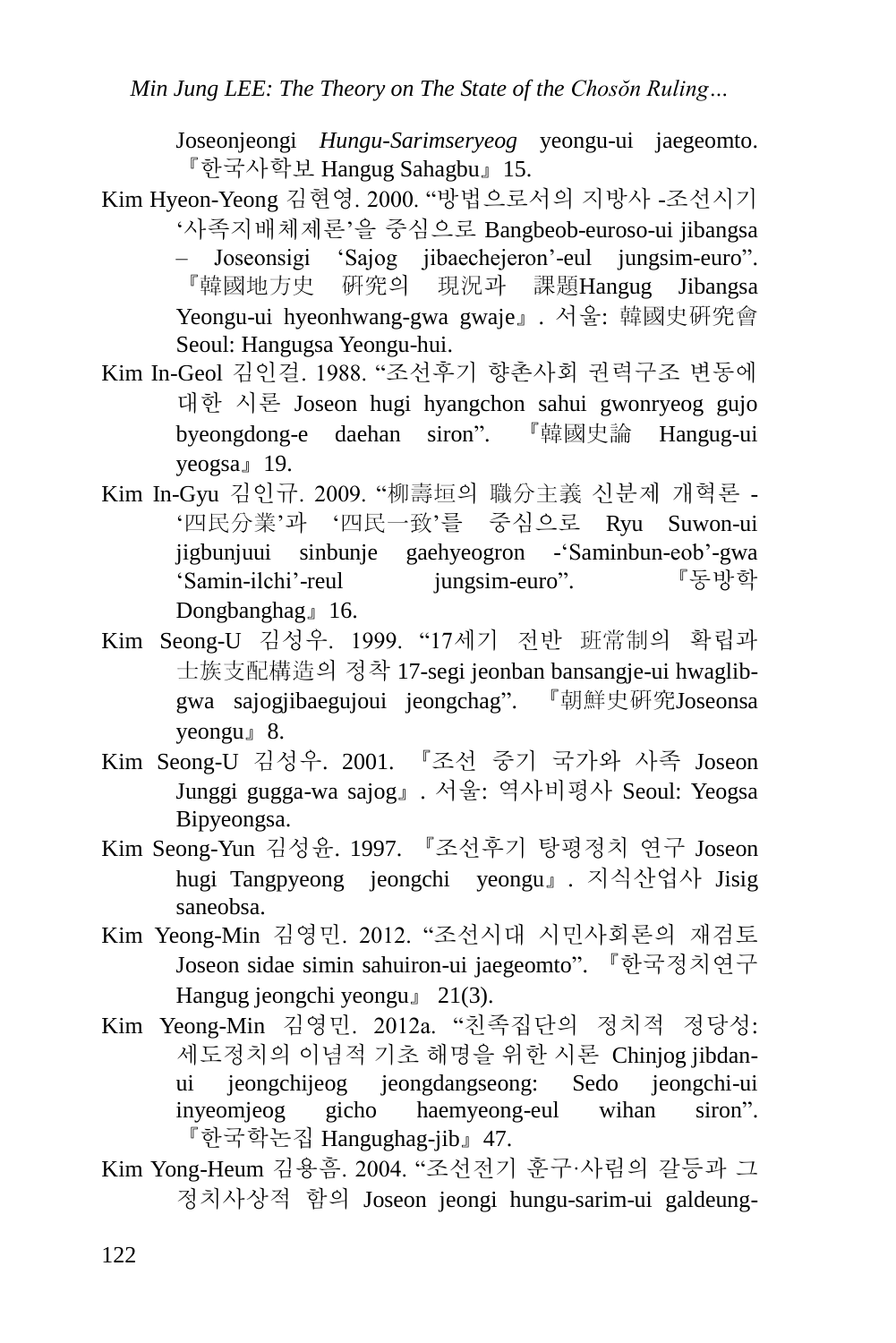gwa geu jeongchi sasangjeog hamui". 『동방학지 Dongbanghag-ji』124.

- Kim, Youngmin. 2012. Taking Historicity Seriously. Paper presented at Workshop on Korean and Comparative Political Philosophy. June 7-9.
- Lee Byeong-Hyu 이병휴. 1999. 『朝鮮前期 士林派의 現實認識과 對應 Joseon jongi sarimpa-ui yeonji insig-gwa daeeung』. 서울: 일조각 Seoul: Iljogag.
- Lee Gi-Myeong 이기명. 2004. "17世紀 士林政治의 政局動向과 相避制 運營". 『동국사학 Donggug sahag』40.
- Lee Hae-Jun 이해준. 2000. "朝鮮後期 門中書院의 槪念과 性格 問題 Joseon hugi munjung seoweon-ui gaenyeom-gwa seonggyeog munje" 『韓國中世史論叢 李樹健敎授停年紀念- Hangug jungsesa nonchong – Lee Su-Geon gyoso jeongnyeom ginyeom』. 경산: 논총간행위원회 Gyeongsan: Nonchonggan haengwiweonhui.
- Lee Hun-Sang 이훈상. 2002. "에드워드 와그너의 조선시대 연구와 이를 둘러싼 논점들 Edeuweodeu Wageuneo-ui Joseon sidae yeongu-wa i-reul dulleossan sosnmunjib". 『역사비평 Yeogsa bipyeong』59.
- Lee Hyeon-jae 이영재. 2014. "조선시대 시민사회 논쟁의 비판적 재해석 Joseon sidae simin sahui sosjaeng-ui bipanjeog jaehaeseog". 『정신문화연구 Jeongsin munhwa yeongu』 37(135).
- Lee Seon-Geun 이선근. 1975 "勢道政治 Sedojeongchi". 『한국사 Hangugsa』15. 서울: 국사편찬위원회 Seoul: Gugsapyeonchan wiweonhui.
- Lee Seong-Mu 이성무. 1998. "조선시대의 왕권 Joseon sidae-ui Wanggweon". 『東洋 三國의 王權과 官僚制 Dongyang Samgug-ui Wanggweon-gwa gwanryoje』. 서울: 국학자료원 Seoul: Gughag jaryoweon.
- Lee Tae-Jin 이태진. 1976. "15世紀 後半期의 「鉅族」과 名族意識-「東國輿地勝覽」人物條의 分析을 통하여- 15 segi hubangi-ui "geojog"-gwa myeongjog uisig - "Donggug yeoji seungram" inmuljo-ui bunseog-eul tonghayeo". 『한국사론 Hangugsaron』3.

Lee Tae-Jin 이태진. 1977. "士林과 書院 Sarim-gwa seoweon".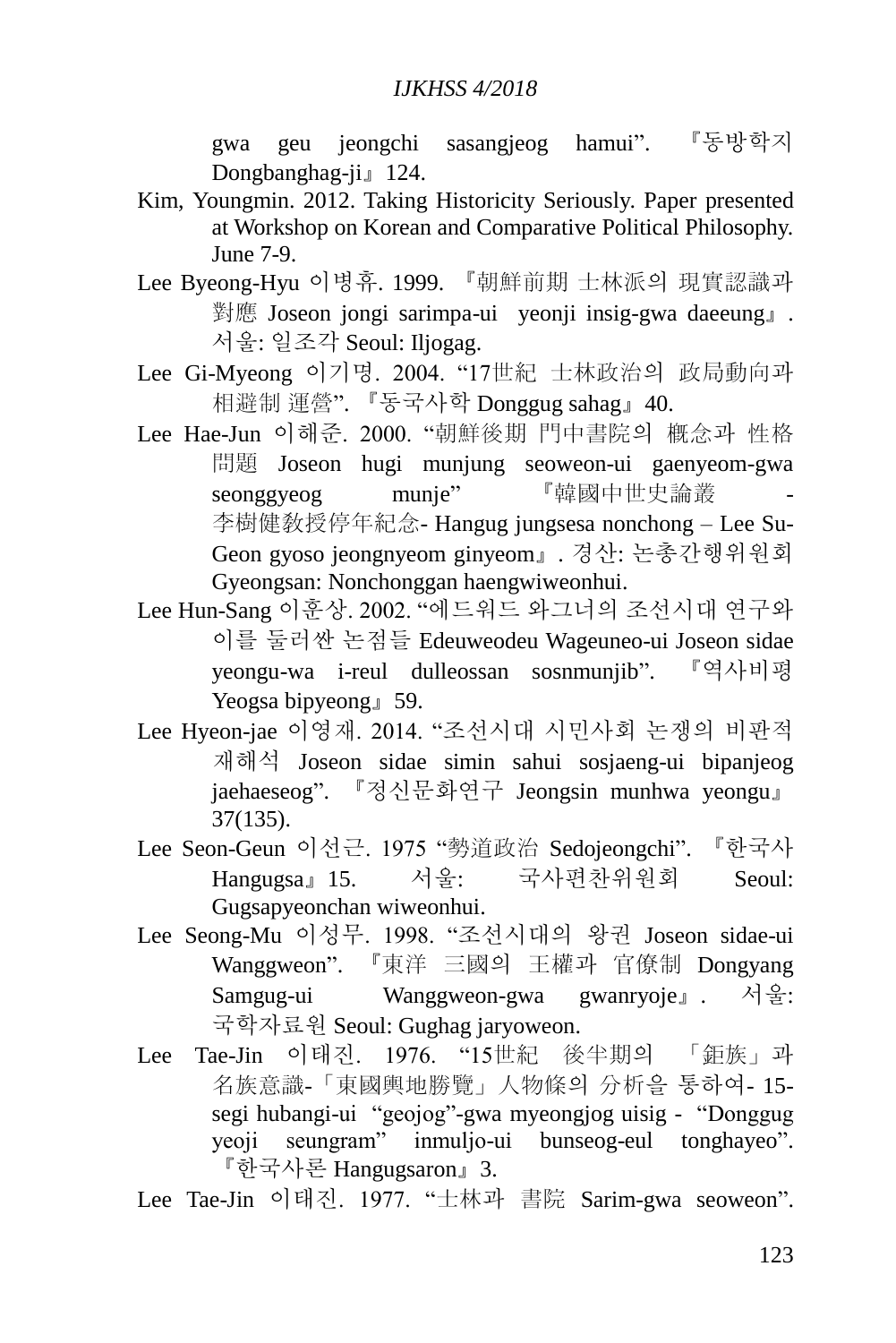*Min Jung LEE: The Theory on The State of the Chosŏn Ruling…*

『한국사 Hangugsa』12. 서울: 국사편찬위원회 Seoul: Gugsapyeonchan wiweonhui.

- Lee Tae-Jin 이태진. 1979. "16세기 士林의 歷史的 性格 16-segi sarim-ui yeogsajeog seongyeog". 『大東文化硏究 Daedongmunhwa yeongu』13.
- Lee Tae-Jin 이태진. 1987. "黨派性論 批判 Dangpa seongron bipan" 『韓國史市民講座 Hangugsa simin gangjwa』1. 서울: 일조각 Seoul: Iljogag.
- Lee Tae-Jin 이태진. 1990. "朝鮮王朝의 儒敎政治와 王權 Joseon Wangjo-ui yugyo jeongchi-wa wanggweon". 『한국사론 Hangugsaron』23.
- Lee Tae-Jin 이태진. 1993. "正祖 -儒學的 계몽 절대군주- Jeongjo yuhagjeog gyeomong jeoldae gunju". 『한국사 시민강좌 Hangugsa simin gangjwa』13. 서울: 일조각 Seoul: Iljogag.
- Lee Yeong-Sug 이연숙. 2011. "조선시대 충청도 Joseon sidae chungcheong-do 『사마방목 Sama bangmog』 입록실태와 추이 Ibrog siltae-wa chui". 『역사와 담론 Yeogsa-wa damron』58.
- Mann, Michael. 1986. The Sources of Social Power 2. Cambridge University Press.
- Milan G. Hejtmanek. 1998. "朝鮮中期 賜額書院을 둘러싼 君臣간의 갈등 Joseon Junggi Saaegseoweon-eul dullyeossan gunsingan-ui galdeung". 『東洋 三國의 王權과 官僚制 Dongyang Samgug-ui Wang Gweon-gwa gwanryuje』. 서울: 국학자료원 Seoul: Gughagjaryoweon.
- Miyajima Hirosi 미야지마 히로시. 2013. 『나의 한국사 공부 한국사의 새로운 이해를 찾아서 Na-ui Hangugsa gongbu – Hangugsa-ui saeroun ihae-reul chajaseo』. 서울: 너머북스 Seoul: Neomeobugseu.
- Nam Ji-Dae 남지대. 1997. "執權官僚制論 Haengjeong gwanryo iron". 『韓國史 認識과 歷史理論 Hangugsa insig-gwa yeogsa iron』. 서울 Seoul: 金容燮敎授停年紀念韓國史學論叢刊行委員會 KimYong-Seob gyosu yeongnyeon-ginyeom Hangugsa hagron chonggan haenguiweonhoe.
- O Su-chang 오수창. 1985. "仁祖代 政治勢力의 動向 Injo Dae jeongchi seryeog-ui donghyang". 『韓國史學 Hangug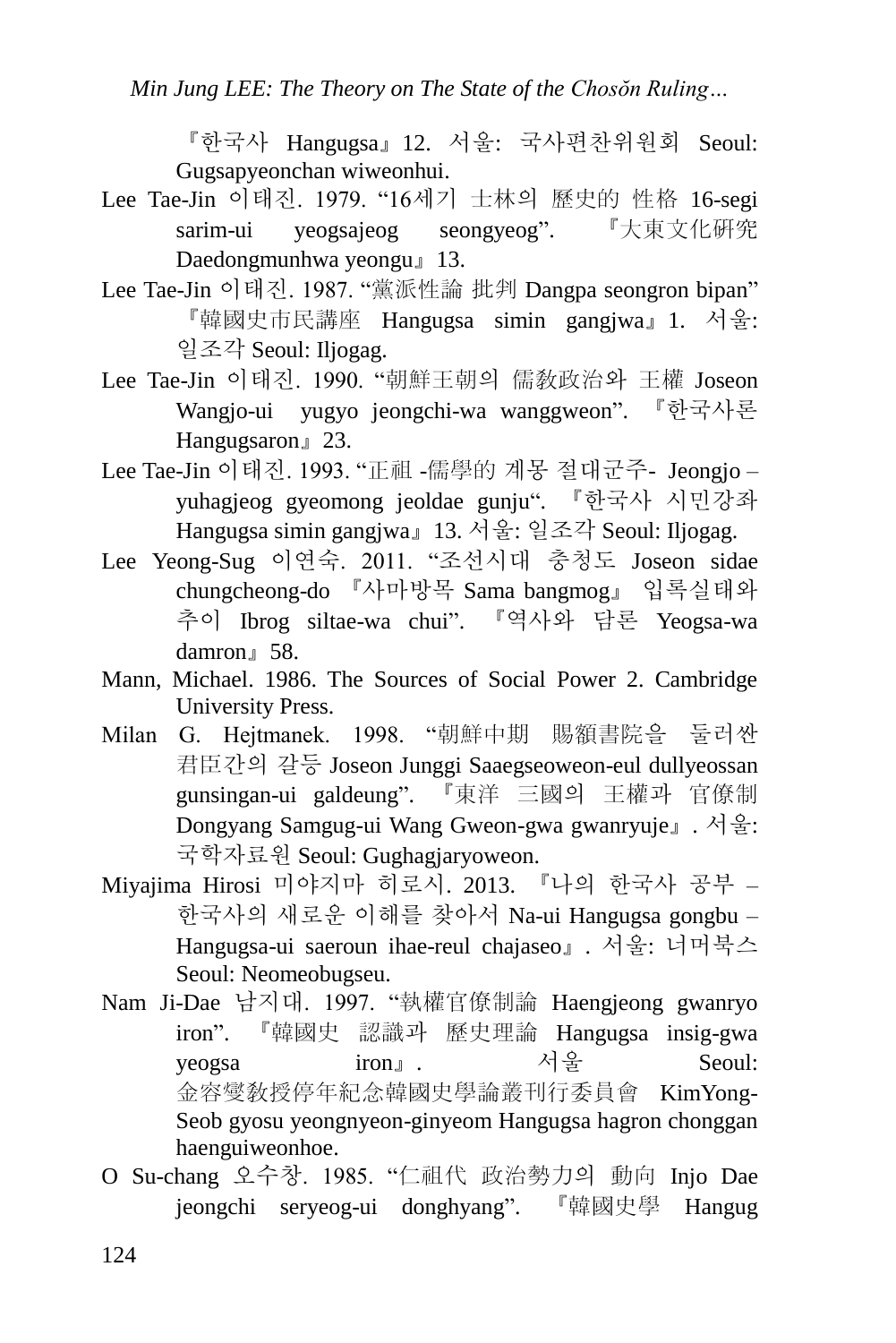sahag』13.

- O Su-Chang 오수창. 1991. "세도정치를 다시 본다 Sedojeongchireul dasi bonda". 『역사비평 Yeogsa bipyeong』12.
- O Su-Chang 오수창. 2003. "17세기 조선의 정치세력과 山林 17 segi Joseon-ui jeongchi sereyog-gwa sallim". 『역사문화연구 Yeogsa munhwa yeongu』18.
- Palais, James. 1975. Politics and Policy in Traditional Korea. Cambridge, Mass: Harvard Univ. Press.
- Palais, James. 1975. Stability in Yi Dynasty Korea: Equilibrium Systems and Marginal Adjustment. Occasional Papers on Korea Vol. 3.
- Palais, James. 1984. Confucianism and the Aristocratic/Bureaucratic Balance in Korea. Harvard Journal of Asiatic Studies 44(2).
- Palais, James. 1998. "朝鮮王朝의 官僚的 君主制 Hangug Gunjuje, gwanryo juui gunjuje"『東洋 三國의 王權과 官僚制 Dongyang Samgug-ui Wang Gweon-gwa gwanryuje』. 서울: 국학자료원 Seoul: Gughagjaryoweon.
- Park Byeonryeon 박병련. 1991. "朝鮮社會 兩班官僚制의 基本性格에 관한 試論 Joseon sahui yangbangwan gwanryoje-ui gibon seonggyeog-e gwanhan siron". 『韓國의 社會와 文化 Hangug-ui sahui-wa munhwa』16.
- Park Hyeon-Sun 박현순. 2013. "지방 지식인 黃胤錫과 京華士族의  $\mathbb{R}$   $\oplus$  Jibang jisigin Hwang Yun-Seog-gwa gyeonghwa saju gyoyu". 『한국사연구 Hangugsa Yeongu』163.
- Park Hyeon-Sun 박현순. 2012. "조선후기 試券에 대한 고찰 試種別 試券의 특징을 중심으로- Joseon Hugi sigweon-e daehan gochal – Si Jong-Byeol sigweon-ui teugjing-eul jungsim-euro - ". 『고문서연구 Gumunseo yeongu』41.
- Peter, K. Bol. 2003. The Localist Turn and Local Identity in later Imperial China. Late Imperial China 24.
- Reed, Bradly. 2000. Talons and Teeth: County Clerks and Runners in the Qing Dynasty. Stanford University Press.
- Seol Seog-Gyu 설석규. 2002. 『조선시대 유생상소와 공론정치 Joseon sidae yusaengsangso-wa gongron jeongchi』. 서울: 선인 Seoul: Seonin.
- Song Byeong-Gyu 손병규. 2008. 『조선왕조 재정시스템의 재발견-17~19세기 지방재정사연구 Joseon Wangjo jaejeongsiseutem-ui jaebalgyeon – 17-19-segi